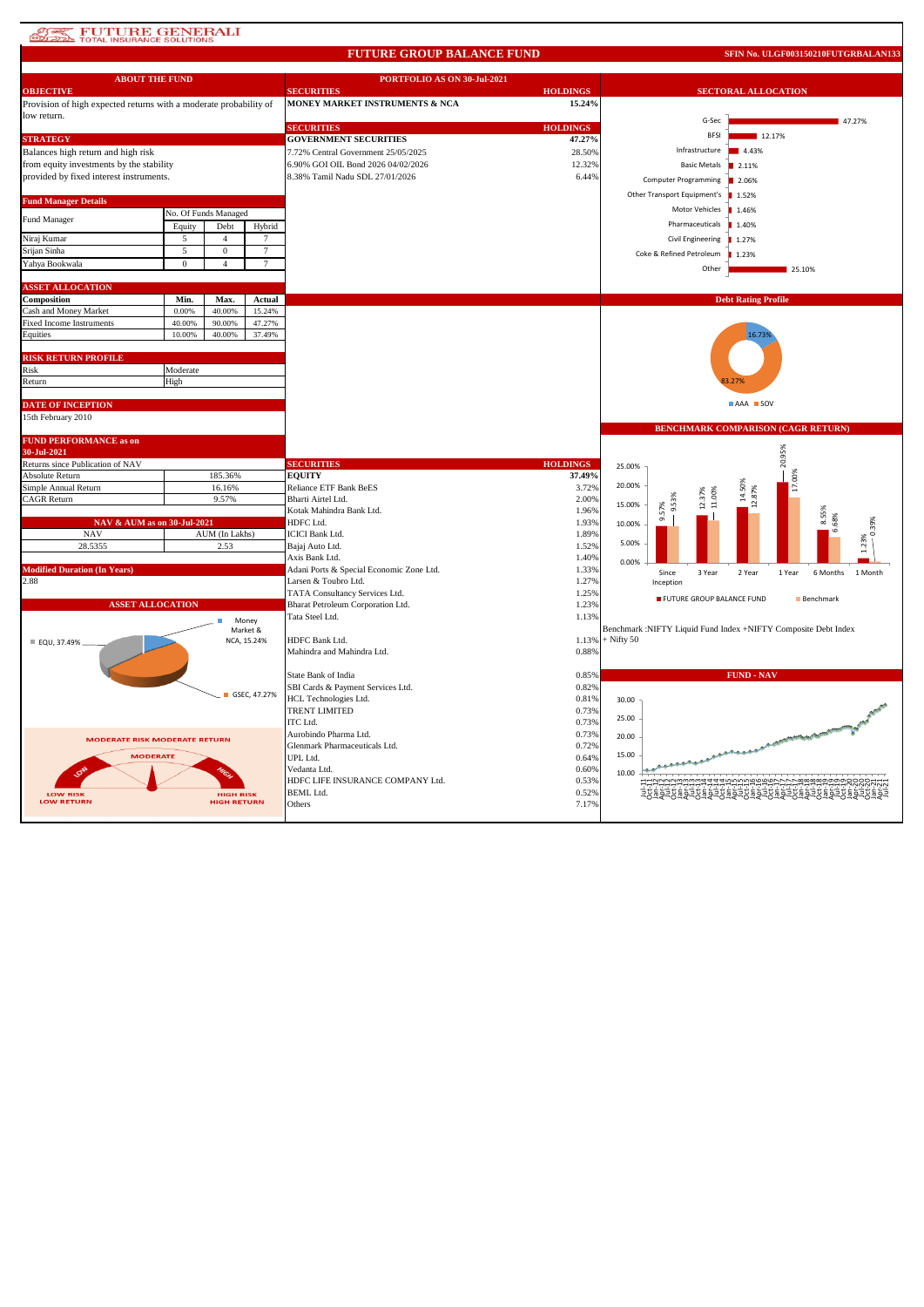# **ATE FUTURE GENERALI**

#### **GROUP INCOME FUND**

**SFIN No. ULGF005010118GRPINCFUND133**

| <b>ABOUT THE FUND</b>                                                  |                  |                      |                | PORTFOLIO AS ON 30-Jul-2021                                   |                 |                                                           |  |
|------------------------------------------------------------------------|------------------|----------------------|----------------|---------------------------------------------------------------|-----------------|-----------------------------------------------------------|--|
| <b>OBJECTIVE</b>                                                       |                  |                      |                | <b>SECURITIES</b>                                             | <b>HOLDINGS</b> | <b>SECTORAL ALLOCATION</b>                                |  |
| This fund aims to provide stable returns by investing inassets with    |                  |                      |                | MONEY MARKET INSTRUMENTS & NCA                                | 3.29%           |                                                           |  |
| relatively low to moderate level of risk. Thefund will invest in fixed |                  |                      |                |                                                               |                 |                                                           |  |
| income securities such as Govt. Securities, Corporate Bonds & any      |                  |                      |                | <b>SECURITIES</b>                                             | <b>HOLDINGS</b> | G-Sec<br>68.97%                                           |  |
| other fixed incomeinvestments along with Money Market                  |                  |                      |                | <b>GOVERNMENT SECURITIES</b>                                  | 68.97%          |                                                           |  |
| Instruments for liquidity.                                             |                  |                      |                | 6.87% Maharashtra SDL 2033 19/05/2033                         | 11.05%          |                                                           |  |
|                                                                        |                  |                      |                | 7.11% GUJARAT SDL 2031 17/03/2031                             | 9.35%           | <b>BFSI</b><br>13.97%                                     |  |
|                                                                        |                  |                      |                | 6.84% Gsec 2022 19/12/2022                                    | 8.64%           |                                                           |  |
| <b>Fund Manager Details</b>                                            |                  |                      |                | 0% CS 12 DEC 2029 12/12/2029                                  | 6.66%           | Infrastructure<br>11.78%                                  |  |
| Fund Manager                                                           |                  | No. Of Funds Managed |                | 6.86% Maharashtra SDL 2032 02/06/2032                         | 5.47%           |                                                           |  |
|                                                                        | Equity           | Debt                 | Hybrid         | 0% CS 17 DEC 2027 17/12/2027                                  | 4.94%           |                                                           |  |
| Niraj Kumar                                                            | 5                | $\overline{4}$       | $\tau$         | 6.75% KARNATAKA SDL 2035 04/11/2035                           | 4.88%           | Housing<br>2.00%                                          |  |
| Yahya Bookwala                                                         | $\mathbf{0}$     | $\overline{4}$       | $\overline{7}$ | 4.48% Gsec 2023 02/11/2023                                    | 4.63%           |                                                           |  |
|                                                                        |                  |                      |                | 6.78% Maharashtra SDL 2031 25/05/2031                         | 4.57%           |                                                           |  |
| <b>ASSET ALLOCATION</b>                                                |                  |                      |                | 7.65% Karnataka SDL 2027 29/11/2027                           | 3.90%           | Other<br>3.29%                                            |  |
| Composition                                                            | Min.             | Max.                 | Actual         | Others                                                        | 4.88%           |                                                           |  |
| Cash and Money Market                                                  | 0.00%            | 40.00%               | 3.29%          |                                                               |                 |                                                           |  |
| Fixed Income Instruments                                               | 60.00%           | 100.00%              | 96.71%         | <b>SECURITIES</b>                                             | <b>HOLDINGS</b> | <b>Debt Rating Profile</b>                                |  |
| Equities                                                               | 0.00%            | 0.00%                | 0.00%          | <b>CORPORATE DEBT</b>                                         | 27.74%          |                                                           |  |
|                                                                        |                  |                      |                | 7.75% L&T Finance Ltd. 2025 10/07/2025                        | 7.86%           |                                                           |  |
| <b>RISK RETURN PROFILE</b>                                             |                  |                      |                | 8.60 Rural Electrification Corporation Ltd. GOI 08/03/2029    | 6.18%           |                                                           |  |
| Risk                                                                   | Low To Moderate  |                      |                | 8.67% Tata Capital Financial Services Ltd. 2025               | 6.11%           |                                                           |  |
| Return                                                                 | High             |                      |                | 6.44% NABARD GoI 04/12/2030                                   | 3.62%           |                                                           |  |
|                                                                        |                  |                      |                | 8.05% Housing Development Finance Corporation Ltd. 22/10/2029 | 2.00%           |                                                           |  |
| <b>DATE OF INCEPTION</b>                                               |                  |                      |                | 8.45% SIKKA PORTS & TERMINALS LTD (Previous RPTL) 2023        | 1.98%           |                                                           |  |
| 31st March 2019                                                        |                  |                      |                |                                                               |                 | AAA SOV                                                   |  |
|                                                                        |                  |                      |                |                                                               |                 |                                                           |  |
| <b>FUND PERFORMANCE as on</b>                                          |                  |                      |                |                                                               |                 |                                                           |  |
| 30-Jul-2021                                                            |                  |                      |                |                                                               |                 | BENCHMARK COMPARISON (CAGR RETURN)                        |  |
| Returns since Publication of NAV<br>Absolute Return                    |                  |                      |                |                                                               |                 |                                                           |  |
| Simple Annual Return                                                   | 30.25%           |                      |                |                                                               |                 |                                                           |  |
| CAGR Return                                                            | 12.96%<br>11.99% |                      |                |                                                               |                 | 14.00%                                                    |  |
|                                                                        |                  |                      |                |                                                               |                 | 12.00%                                                    |  |
| NAV & AUM as on 30-Jul-2021                                            |                  |                      |                |                                                               |                 | 10.00%                                                    |  |
| <b>NAV</b>                                                             |                  | AUM (In Lakhs)       |                |                                                               |                 | 8.00%                                                     |  |
| 13.0250                                                                |                  | 540.42               |                |                                                               |                 | 6.00%                                                     |  |
|                                                                        |                  |                      |                |                                                               |                 | 2.01%<br>4.00%                                            |  |
| <b>Modified Duration (In Years)</b>                                    |                  |                      |                |                                                               |                 | 0.47%<br>0.41%<br>2.00%                                   |  |
| 5.34                                                                   |                  |                      |                |                                                               |                 |                                                           |  |
|                                                                        |                  |                      |                |                                                               |                 | 0.00%<br>Since<br>2 Year<br>1 Year<br>6 Months<br>1 Month |  |
| <b>ASSET ALLOCATION</b>                                                |                  |                      |                |                                                               |                 | Inception                                                 |  |
|                                                                        |                  |                      |                |                                                               |                 | FUTURE GROUP INCOME FUND<br>Benchmark                     |  |
| Money<br>Market &                                                      |                  |                      |                |                                                               |                 |                                                           |  |
| NCA, 3.29%                                                             |                  |                      |                |                                                               |                 |                                                           |  |
|                                                                        |                  |                      |                |                                                               |                 | Benchmark : NIFTY Composite Debt Index                    |  |
| GSEC                                                                   |                  | NCD, 27,74%          |                |                                                               |                 |                                                           |  |
| 68.97%                                                                 |                  |                      |                |                                                               |                 |                                                           |  |
|                                                                        |                  |                      |                |                                                               |                 |                                                           |  |
|                                                                        |                  |                      |                |                                                               |                 |                                                           |  |
|                                                                        |                  |                      |                |                                                               |                 |                                                           |  |
| <b>MODERATE RISK MODERATE RETURN</b>                                   |                  |                      |                |                                                               |                 | <b>FUND - NAV</b>                                         |  |
|                                                                        |                  |                      |                |                                                               |                 |                                                           |  |
| <b>MODERATE</b>                                                        |                  |                      |                |                                                               |                 | 15.00                                                     |  |
|                                                                        |                  |                      |                |                                                               |                 | 14.00                                                     |  |
|                                                                        |                  |                      |                |                                                               |                 | 13.00                                                     |  |
| <b>LOW RISK</b>                                                        |                  | <b>HIGH RISK</b>     |                |                                                               |                 | 12.00                                                     |  |
| <b>LOW RETURN</b>                                                      |                  | <b>HIGH RETURN</b>   |                |                                                               |                 |                                                           |  |
|                                                                        |                  |                      |                |                                                               |                 | 11.00                                                     |  |
|                                                                        |                  |                      |                |                                                               |                 | 10.00                                                     |  |
|                                                                        |                  |                      |                |                                                               |                 |                                                           |  |
|                                                                        |                  |                      |                |                                                               |                 |                                                           |  |
|                                                                        |                  |                      |                |                                                               |                 |                                                           |  |
|                                                                        |                  |                      |                |                                                               |                 |                                                           |  |
|                                                                        |                  |                      |                |                                                               |                 |                                                           |  |
|                                                                        |                  |                      |                |                                                               |                 |                                                           |  |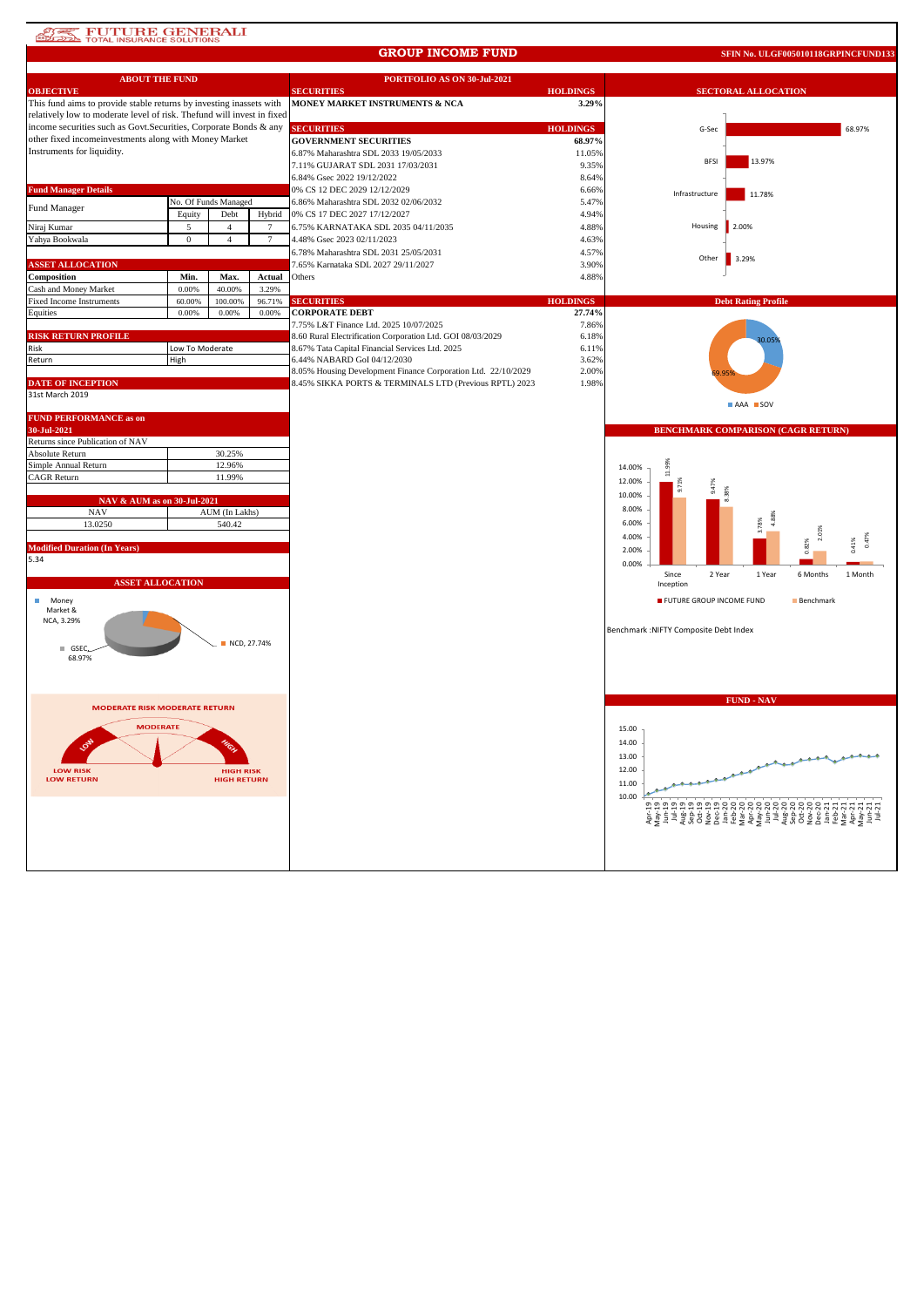## **AREA FUTURE GENERALI**<br> **ELLEVAL INSURANCE SOLUTIONS**

#### **FUTURE GROUP SECURE FUND**

**SFIN No. ULGF007010118GRPSECFUND133**

|                                                                           | <b>ABOUT THE FUND</b>       |                              |                    | PORTFOLIO AS ON 30-Jul-2021                                   |                 |                                                  |  |  |
|---------------------------------------------------------------------------|-----------------------------|------------------------------|--------------------|---------------------------------------------------------------|-----------------|--------------------------------------------------|--|--|
| <b>OBJECTIVE</b>                                                          |                             |                              |                    | <b>SECURITIES</b>                                             | <b>HOLDINGS</b> | <b>SECTORAL ALLOCATION</b>                       |  |  |
| This fund aims to provide progressive returns compared to fixed income    |                             |                              |                    | MONEY MARKET INSTRUMENTS & NCA                                | 1.66%           |                                                  |  |  |
| instruments by taking a low exposure to highrisk assets like equity. Fund |                             |                              |                    |                                                               |                 | G-Sec<br>52.94%                                  |  |  |
| aims to provide stable returndue to high exposure to Fixed Income         |                             |                              |                    | <b>SECURITIES</b>                                             | <b>HOLDINGS</b> | 17.82%<br><b>RFSI</b>                            |  |  |
| instruments whilegenerating additional return through small exposure to   |                             |                              |                    | <b>GOVERNMENT SECURITIES</b>                                  | 52.94%          | Infrastructure<br>13.02%                         |  |  |
| equity.                                                                   |                             |                              |                    | 6.84% Gsec 2022 19/12/2022                                    | 12.33%          |                                                  |  |  |
|                                                                           |                             |                              |                    | 6.87% Maharashtra SDL 2033 19/05/2033                         | 10.68%          | 4.39%<br>Housing                                 |  |  |
| <b>Fund Manager Details</b>                                               |                             |                              |                    | 7.11% GUJARAT SDL 2031 17/03/2031                             | 5.71%           | <b>Computer Programming</b><br>■ 1.69%           |  |  |
| Fund Manager                                                              |                             | No. Of Funds Managed         |                    | 6.78% Maharashtra SDL 2031 25/05/2031                         | 4.58%           | Coke & Refined Petroleum<br>1.26%                |  |  |
|                                                                           | Equity                      | Debt                         | Hybrid             | 6.75% KARNATAKA SDL 2035 04/11/2035                           | 4.02%           | <b>Basic Metals</b><br>1.03%                     |  |  |
| Niraj Kumar                                                               | 5                           | $\overline{4}$               | 7                  | 4.48% Gsec 2023 02/11/2023                                    | 3.53%           |                                                  |  |  |
| Srijan Sinha                                                              | 5                           | $\mathbf{0}$                 | $\tau$             | 6.86% Maharashtra SDL 2032 02/06/2032                         | 2.67%           | Motor Vehicles<br>0.53%                          |  |  |
| Yahya Bookwala                                                            | $\mathbf{0}$                | $\overline{4}$               | $7\phantom{.0}$    | 0% CS 12 DEC 2029 12/12/2029                                  | 2.60%           | <b>Chemical Products</b><br>0.52%                |  |  |
|                                                                           |                             |                              |                    | 8% GOI Oil Bond 2026 23/03/2026                               | 2.16%           | Non-metallic Minerals<br>0.41%                   |  |  |
| <b>ASSET ALLOCATION</b>                                                   |                             |                              |                    | 6.53% TAMIL NADU SDL 2031 06/01/2031                          | 1.72%           | Other<br>$\blacksquare$ 6.39%                    |  |  |
| Composition                                                               | Min.                        | Max.                         | Actual             | Others                                                        | 2.95%           |                                                  |  |  |
| Cash and Money Market                                                     | 0.00%                       | 40.00%                       | 1.66%              |                                                               |                 |                                                  |  |  |
| <b>Fixed Income Instruments</b>                                           | 60.00%                      | 100.00%                      | 80.59%             | <b>SECURITIES</b>                                             | <b>HOLDINGS</b> | <b>Debt Rating Profile</b>                       |  |  |
| Equities                                                                  | 0.00%                       | 20.00%                       | 17.75%             | <b>CORPORATE DEBT</b>                                         | 27.65%          |                                                  |  |  |
|                                                                           |                             |                              |                    | 7.75% L&T Finance Ltd. 2025 10/07/2025                        | 5.999           |                                                  |  |  |
| <b>RISK RETURN PROFILE</b>                                                |                             |                              |                    | 8.60 Rural Electrification Corporation Ltd. GOI 08/03/2029    | 5.77%           | 34.48%                                           |  |  |
| Risk                                                                      |                             | Low To Moderate              |                    | 8.67% Tata Capital Financial Services Ltd. 2025               | 3.89%           |                                                  |  |  |
| Return                                                                    |                             | High                         |                    | 8.70% LIC Housing Finance Ltd. 20/03/2029                     | 2.62%           |                                                  |  |  |
|                                                                           |                             |                              |                    | 8.85% HDB Financial Services Ltd. Sub debt 07/06/2029         | 2.38%           | 65.52%                                           |  |  |
| <b>DATE OF INCEPTION</b>                                                  |                             |                              |                    | 6.44% NABARD Gol 04/12/2030                                   | 1.84%           |                                                  |  |  |
| 19th December 2018                                                        |                             |                              |                    | 8.05% Housing Development Finance Corporation Ltd. 22/10/2029 | 1.78%           |                                                  |  |  |
|                                                                           |                             |                              |                    | 8.94% Power Finance Corporation Ltd. 25/03/2028               | 1.32%           | AAA SOV                                          |  |  |
| <b>FUND PERFORMANCE as on</b>                                             |                             |                              |                    | 8.65% L&T Finance Ltd. 2026 23/12/2026                        | 1.32%           |                                                  |  |  |
| 30-Jul-2021                                                               |                             |                              |                    | 8.45% SIKKA PORTS & TERMINALS LTD (Previous RPTL) 2023        | 0.75%           | <b>BENCHMARK COMPARISON (CAGR RETURN)</b>        |  |  |
| Returns since Publication of NAV                                          |                             |                              |                    |                                                               |                 |                                                  |  |  |
| Absolute Return                                                           |                             |                              | 47.81%             |                                                               |                 |                                                  |  |  |
| Simple Annual Return                                                      |                             |                              | 18.29%             |                                                               |                 | 16.13%<br>18.00%                                 |  |  |
| <b>CAGR Return</b><br>16.13%                                              |                             |                              |                    |                                                               |                 | 16.00%                                           |  |  |
|                                                                           |                             |                              |                    |                                                               |                 | 12.00%<br>14.00%<br>××                           |  |  |
|                                                                           | NAV & AUM as on 30-Jul-2021 |                              |                    | <b>SECURITIES</b>                                             | <b>HOLDINGS</b> | 12.00%                                           |  |  |
| <b>NAV</b>                                                                |                             |                              | AUM (In Lakhs)     | <b>EQUITY</b>                                                 | 17.75%          | 10.00%                                           |  |  |
| 14.7811                                                                   |                             |                              | 4,250.25           | POWERGRID Infrastructure Investment Trust                     | 1.74%           | 4.01%<br>8.00%<br>.26%                           |  |  |
|                                                                           |                             |                              |                    | Kotak Mahindra MF - Kotak Banking ETF                         | 0.96%           | 6.00%<br>4.00%                                   |  |  |
| <b>Modified Duration (In Years)</b>                                       |                             |                              |                    | Infosys Technologies Ltd.                                     | 0.89%           | 2.00%                                            |  |  |
| 5.13                                                                      |                             |                              |                    | Reliance ETF Bank BeES                                        | 0.88%           | 0.00%                                            |  |  |
|                                                                           |                             |                              |                    | Bharti Airtel Ltd.                                            | 0.83%           | Since<br>1 Month<br>2 Year<br>1 Year<br>6 Months |  |  |
|                                                                           | <b>ASSET ALLOCATION</b>     |                              |                    | ICICI Bank Ltd.                                               | 0.83%           | Inception                                        |  |  |
|                                                                           |                             |                              |                    | HDFC Ltd.                                                     | 0.82%           | FUTURE GROUP SECURE FUND<br>Benchmark            |  |  |
| EQU, 17.75%                                                               |                             | Money Market<br>& NCA, 1.66% |                    | HDFC Bank Ltd.                                                | 0.63%           |                                                  |  |  |
|                                                                           |                             |                              |                    | Kotak Mahindra Bank Ltd.                                      | 0.60%           |                                                  |  |  |
|                                                                           |                             |                              |                    | Tata Steel Ltd.                                               | 0.57%           | Benchmark :NIFTY Composite Debt Index+ Nifty 50  |  |  |
| ■ NCD, 27.65%                                                             |                             |                              |                    | Reliance Industries Ltd. Right Issue Partly Paid              | 0.55%           |                                                  |  |  |
|                                                                           |                             |                              |                    | TATA Consultancy Services Ltd.                                | 0.52%           |                                                  |  |  |
|                                                                           |                             |                              | GSEC, 52.94%       | Reliance Industries Ltd.                                      | 0.46%           |                                                  |  |  |
|                                                                           |                             |                              |                    | Larsen & Toubro Ltd.                                          | 0.40%           |                                                  |  |  |
|                                                                           |                             |                              |                    |                                                               |                 |                                                  |  |  |
|                                                                           |                             |                              |                    | Hindustan Unilever Ltd.                                       | 0.37%           |                                                  |  |  |
|                                                                           |                             |                              |                    | Adani Ports & Special Economic Zone Ltd.                      | 0.37%           | <b>FUND - NAV</b>                                |  |  |
| <b>MODERATE RISK MODERATE RETURN</b>                                      |                             |                              |                    | ITC Ltd.                                                      | 0.29%           |                                                  |  |  |
|                                                                           |                             |                              |                    | HCL Technologies Ltd.                                         | 0.28%           | 15.00                                            |  |  |
|                                                                           | <b>MODERATE</b>             |                              |                    | Bharat Petroleum Corporation Ltd.                             | 0.26%           | 14.00                                            |  |  |
| قى                                                                        |                             |                              |                    | State Bank of India                                           | 0.22%           | 13.00                                            |  |  |
|                                                                           |                             |                              |                    | Oil & Natural Gas Corporation Ltd.                            | 0.22%           |                                                  |  |  |
| <b>LOW RISK</b>                                                           |                             |                              | <b>HIGH RISK</b>   | Vedanta Ltd.                                                  | 0.21%           | 12.00                                            |  |  |
| <b>LOW RETURN</b>                                                         |                             |                              | <b>HIGH RETURN</b> | Mahindra and Mahindra Ltd.                                    | 0.21%           | 11.00                                            |  |  |
|                                                                           |                             |                              |                    | Axis Bank Ltd.                                                | 0.20%           | 10.00                                            |  |  |
|                                                                           |                             |                              |                    | Nagarjuna Construction Co. Ltd.                               | 0.19%           |                                                  |  |  |
|                                                                           |                             |                              |                    | Others                                                        | 4.25%           |                                                  |  |  |
|                                                                           |                             |                              |                    |                                                               |                 |                                                  |  |  |